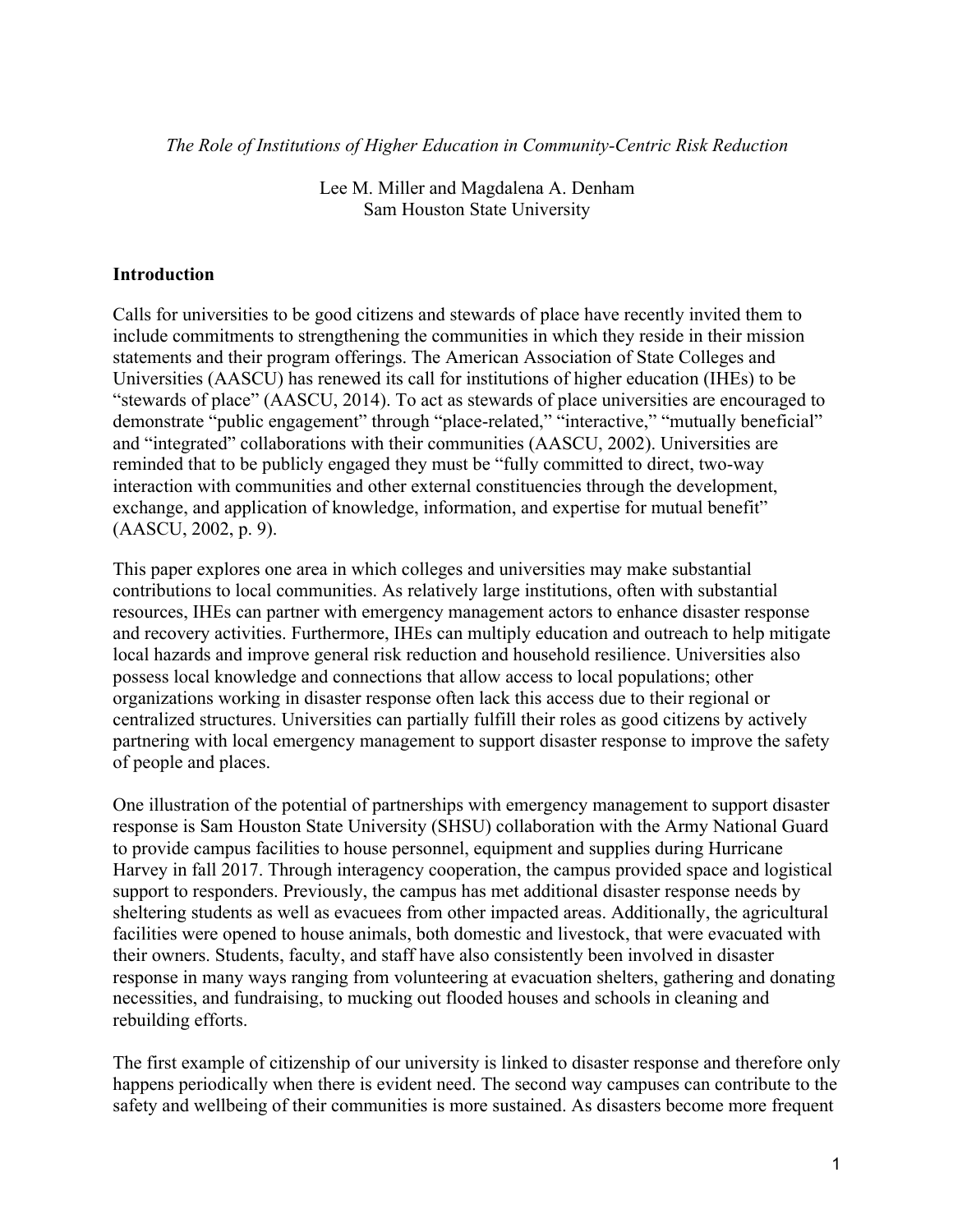and severe, IHEs can increase risk awareness and emergency preparedness through curriculum that ultimately contributes to community risk reduction. Examples include courses in emergency management, community and public health, community nursing, community leadership and others that incorporate applied activities to increase community awareness and resilience.

## **Disaster-Risk Reduction in Vulnerable Communities**

Natural disasters continue to pose significant risks and devastate communities globally (Engel, Harald, McNeil, Shaw, Trainor, & Zannoni, 2010; Traver, 2014). Therefore, mitigation and risk awareness are indispensable concepts of disaster risk reduction (DRR, Holmes, Schwein, & Shadie, 2012). Risk awareness and education are important aspects of mitigation because they allow policy makers to acknowledge risks and implement systematic processes of analyzing hazards in communities to reduce vulnerabilities and minimize impacts [National Research Council (NRC), 1991; United Nations Office for Disaster Risk Reduction (UNDRR), 2015]. IHEs, particularly those located in communities characterized by high-risk vulnerabilities such as high poverty rates, low median home values, low educational attainment, or low labor force participation can become meaningful programmatic entry points for successful disaster risk reduction initiatives (Twigg & Bottomly, 2011) and for local disaster resilience strengthening.

Indeed, in Huntsville, Walker County, Texas, with a county poverty rate of 22.7% in 2016 was nearly double the national average of people in poverty of 12.7%, median home values were \$60,000 below national average, educational attainment remained lower than the national average (e.g., 10% less of Bachelor-level educated adults), and labor force participation lagged national average by 20% (United States Census Bureau, 2016). The local tax base is limited by the large presence of several state agencies with large, tax-exempt land holdings: Texas Department of Criminal Justice (TDCJ); SHSU; several state parks; and a national forest. Particularly in a socio-economic context like this, institutional citizens, like universities, could lend their abilities and resources to strengthen local resilience.

Primary responsibility for Emergency Management (EM) and DRR rests on local governments (United States Department of Homeland Security [DHS], 2003; 2011; Rubin, 2012). This *community-centric* rather than *government-centric* disaster management philosophy became the mantra of the overall disaster management discourse since the Department of Homeland Security began. Indeed, despite federal legislation that established national-level organizations (e.g., Federal Emergency Management Agency [ FEMA]) and national preparedness systems, U.S. disaster policies emerged first on the local level (Rubin, 2012; Sylves, 2015). The review of inadequate federal and state actions in response to hurricane Katrina (Post Katrina Emergency Management Reform Act [PKEMRA], U.S. Congress, 2006) further underscored that disaster resilience would improve if it evolved from the bottom up. This is best exemplified by the notion of the *Whole Community* approach, under which individuals and families, businesses, faith-based and community organizations, nonprofit groups, schools and academia, media outlets, and all levels of government share responsibility for DRR efforts (DHS, 2011). Subsequent *Whole Community* themes are anchored in (a) understanding community complexity; (b) recognizing community capabilities and needs; (c) fostering relationships with community leaders, building and maintaining partnerships, empowering local action, and leveraging and strengthening social infrastructure, networks, and assets (DHS, 2011, p. 5). In addition, in the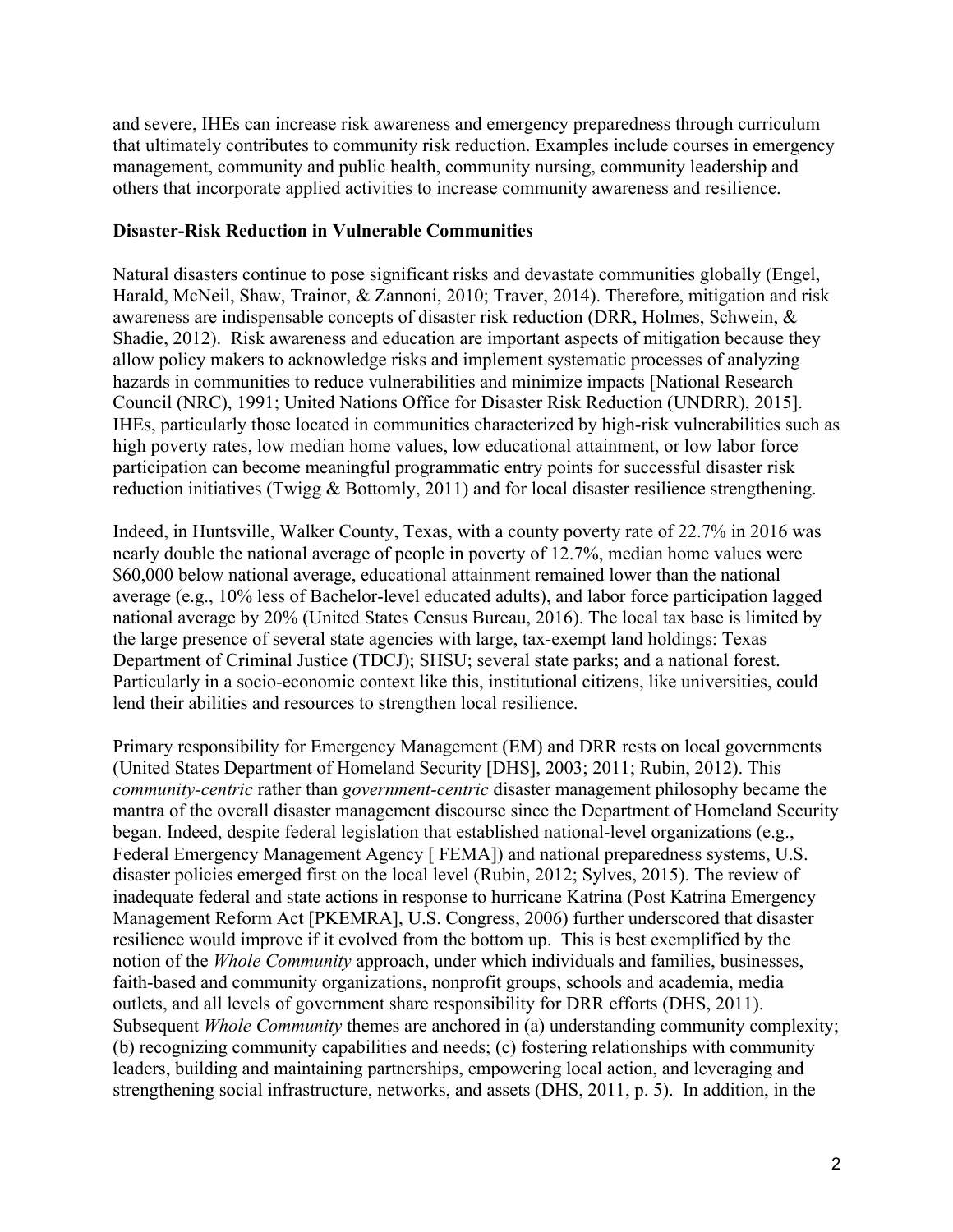risk-reduction arena, federal financial statistics highlight severe under-resourcing of local-level community awareness and preparedness initiatives. Indeed, community-level support by the DHS and FEMA has been characterized as anemic (Kirk, 2014). Federal assistance such as the Urban Area Security Initiative (UASI) grant program has administered approximately \$8 billion from 2003 through 2014 to its 64 metropolitan areas (Errett, Bowman, Barnett, Resnick, & Lutkow, Frattaroli, & Rutkow, 2014), but UASI assistance has been largely regionalized to such metropolitan areas and focused on physical protection of assets critical to national security. Meanwhile, local governments and non-profit organizations, particularly in small towns and rural areas that are often remote or exhibit high social vulnerability characteristics, remain understaffed and have limited resources even as local governments are called upon to play an increasingly important role in service provision and policy making (Lobao, 2016).

This is also true for schools that have been specifically listed under the *Whole Community* approach as "hazards education can play a vital role in increasing a community being ready, willing, and able to do what is necessary to prepare for and respond to disaster" (Ronan & Johnston, 2010, p. 95). Schools nationally have been addressing decreasing budgets; for example, the K-12 education funding was cut in 34 states in 2011 alone (Johnson, Oliff, & Williams, 2011). Short of federal or state mandates to support hazards and risk-reduction education, public schools are unlikely to make it a priority (Hull, 2011). Moreover, rural schools in areas like Huntsville specifically tend to have less access to resources such as DRR grants than urban schools do (Diepenbrock, 2010).

Beyond what has been described as insufficient support of federal monies in remote, rural, and under-resourced communities, national non-profits like the American Red Cross (ARC) have marshalled resources and trained personnel towards DRR; however, they have recently moved to a regional office system covering large and often very diverse geographies, hazards, and communities (Holdeman, 2015). In fact, "the Red Cross has slashed its payroll by more than a third, eliminating thousands of jobs and closing hundreds of local chapters. Many veteran volunteers, who do the vital work of responding to local fires and floods have also left, alienated by what many perceive as an increasingly rigid, centralized management structure" (Elliott, 2015, para. 4). Regionalization of ARC chapters has been reported in many states in the last decade (Holdeman, 2015, 2016; Horsley, 2011; Shauger, 2017). This resulted in challenges in addressing localized and specific community needs (e.g., Baker & Denham, 2019; Denham & Baker, 2019; Elliott, Huseman, & Muldowney, 2017). If all disasters are local, then regional offices are not likely to possess the intimate knowledge necessary to mitigate hazards effectively in every location of their jurisdictions. We propose that one strategy to mitigate issues related to access, regionalization of NGOs, and resource allocation for DRR in under-resourced local schools; it could be through engagement with other, less-traditional, agency partners such as institutions of higher education. We offer a model for a community-centric approach to resilience building through institutional partnerships and specifically through engagement of college and university students.

## **The Role of Students in Disaster Risk Reduction**

In addition to IHEs possessing logistical support and research acumen to aid communities in which they are anchored, they also house tremendous social capital of students who can be a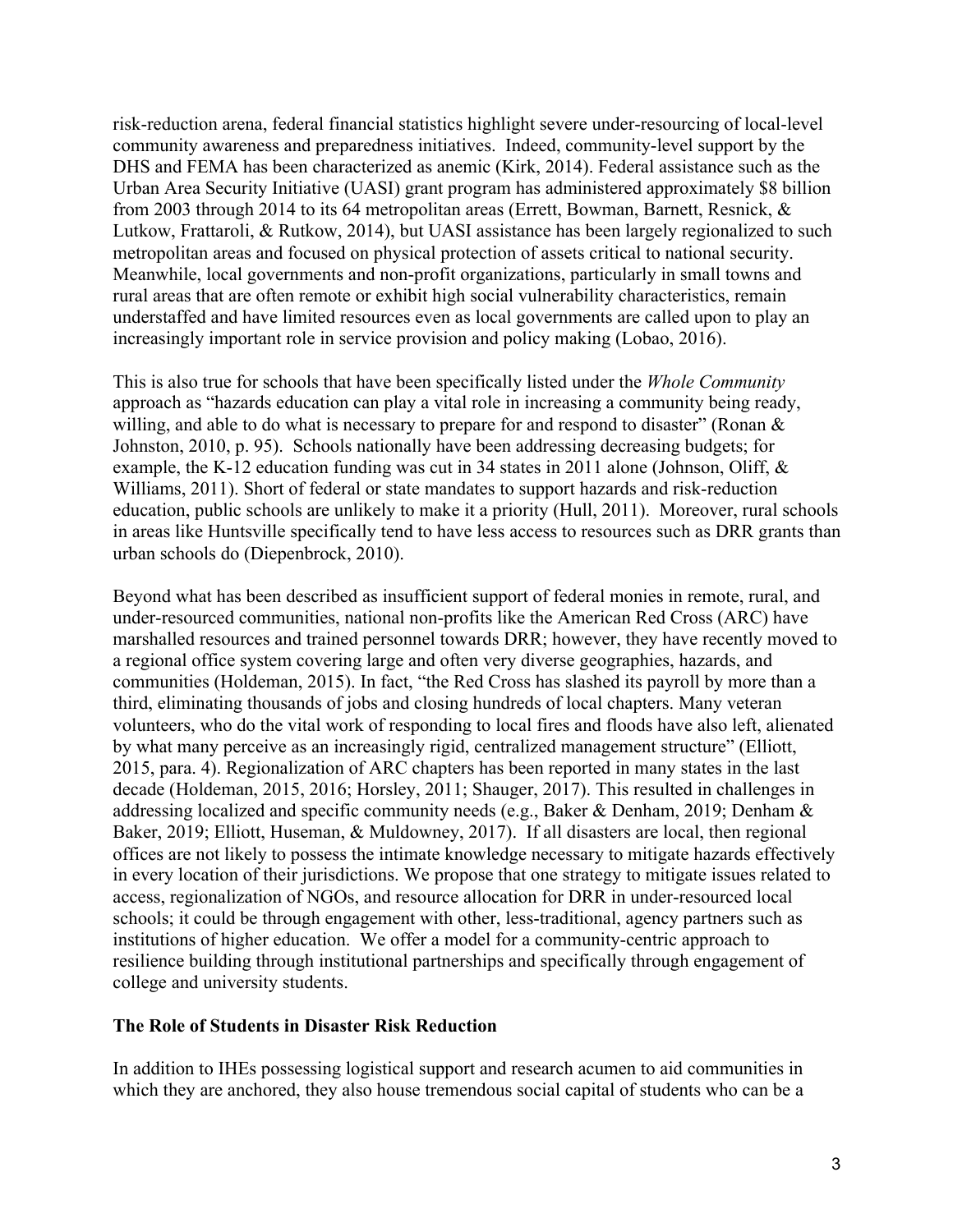formidable force-multiplier in local community DRR efforts. Children and youth are among those most disparately affected by disasters (Fothergill & Peek, 2015; Peek, 2008; Peek & Stough, 2010; Ronoh, Gaillard, & Marlowe, 2015; Terranova, Boxer, & Morris, 2009). Historically, disaster research has treated school-age children as passive victims (Anderson, 2005; Mitchell, Tanner, & Haynes, 2009) with risk communication predominantly associated with centralized, adult-focused initiatives:

Mainstream approaches and theoretical debates in disaster management tend to ignore the role of children and young people as communicators of risk and as facilitators of disaster risk reduction (DRR). Instead, disaster management is dominated by top-down relief efforts targeted at adults, who are assumed to be attuned to the needs of their families and the wider community and to act harmoniously to protect their immediate and long-term interests (Mitchell, et al., 2009, p. 6).

In recent years, the importance of agency for children and youth in risk-reduction education has been slowly emerging in disaster literature in the United States (e.g., Drabek, 2013; Denham & Khemka, 2017; Denham & Lee, 2019.) Internationally, Child-Centered Disaster Risk Reduction (CC-DRR) scholarship noted a significant spike in publications from 7 in 2004 to more than 50 per year between 2016 and 2017 (Global Alliance for Disaster Risk Reduction and Resilience in the Education Sector [GADRRRES] 2018; Ronan, Petal, & M. Tofa, 2018). Emerging international CC-DRR scholarship, as well as the recent meta-analysis of 35 CC-DRR studies, (Johnson, Ronan, & Johnston, 2014) encourages synergized and comprehensive global initiatives in science and technology to translate CC-DRR research into practice and policy.

Our focus on university students and children aligns with developing trends in DRR research that offer positive empirical support both domestically and internationally to propositions that children can be taught self-protective actions, contribute to community-level risk reduction efforts, engage in classroom discussions, youth councils, or act as agents in disseminating riskreduction knowledge to their guardians; this potentially generates significant changes in their families and communities.Additionally, the *Sendai Framework for DRR* is "a non-binding agreement that recognizes national governments as having the primary role for DRR, but acknowledges that there is much wider stakeholder community (including local government, the private sector, NGOs, and others) that shares the burden" (Haddow et al., 2017, p. 339), recently included children and youth as key stakeholders in DRR efforts (UNDRR, 2019). Specifically, a children and youth engagement guide called "Words into Action: On the Frontline of Disaster Risk Reduction and Resilience" (UNDRR, 2019) has been issued as a companion for implementing the *Sendai Framework 2015-2030*. The main propositions of "Words into Action" (UNDRR, 2019) argue that children possess unique capabilities to drive mitigation solutions through: (a) awareness raising; (b) innovations such as crowd-source data gathering, creative ways to use new technologies; (c) ability to mobilize from local to global action through communication and leveraging of social media; (d) inclusivity in reaching and including populations most at risk; and (e) effectiveness of child and youth-led peer to peer supports. Our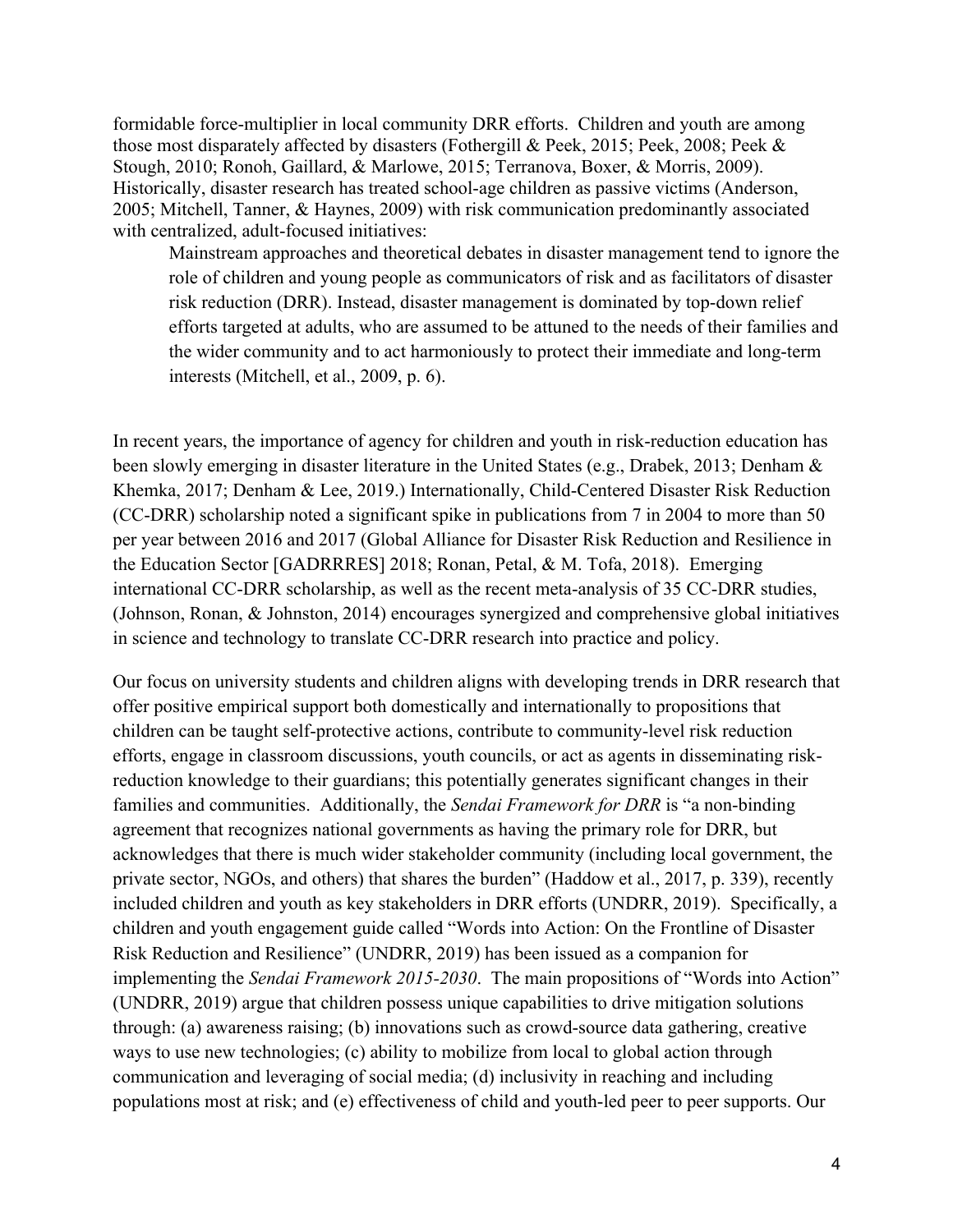youth-driven research study fulfills both the *Sendai Framework for Disaster Risk Reduction 2015-2030* and the call to include children and youth in actions that advance it. Most importantly, including students in DRR efforts through university partnerships with local communities makes this long-ignored population category a significant player in contributions to local disaster resiliency. Students can thereby also support the stewardship missions of educational institutions in communities where they live and study, which they might ultimately serve and for which they might advocate.

## **Leveraging Academic Community Engagement for Disaster Risk Reduction**

Our university has adopted a campus-wide service-learning methodology called Academic Community Engagement (ACE). ACE-designated courses align learning objectives with community engagement. They typically require a minimum of nine hours of student community engagement, a reflection assignment, and the inclusion of the community engagement activity in the overall course grade (Denham, 2017a). The ACE designation identifies courses whose aim is to further acquisition of academic content and transversal competencies by university students while providing needed services *in situ* to communities the university serves and echoes Boyer's (1996) appeal to institutions of higher education that their resources ought to be connected "to our most pressing social, civic, and ethical problems, to our children, to our schools, to our teachers" (pp. 19-20).

For Emergency Management education and risk reduction specifically, ACE courses have previously served to strengthen reciprocal relationships of our campus with the community. For example, past ACE projects in DRR included graduate students performing safety and security risk assessment for under-resourced, non-profit educational entities (Denham, Franks, & Hajicek, 2014) and public schools (Franks & Denham, 2015). Students have also integrated into community response networks such as Community Emergency Response Teams (CERT, Denham, 2017a) and leveraged their expertise as disaster risk reduction exercise evaluators for public emergency response entities at a local level (Manousos & Denham, 2015). Scholarly research on ACE DRR education (e.g., fire hazard risk reduction in a community through a partnership with ARC Fire Safety campaign) demonstrates that national-level risk-reduction efforts clearly benefit from partnerships with universities. Students engaged in this smokedetector installation and risk-education study were a valuable resource in identifying societal vulnerabilities such as linguistic needs, providing access to other university resources such as student organizations, adopting targeted strategies that were more specific-community riskdriven, and outperforming the NGO-led initiative through a more integrative approach to community-resilience building (Denham & Khemka, 2017). Most importantly, students linked an NGO with a previously limited footprint in the community to a network of community resources such as our university. Our current study built on Denham and Khemka's (2017) research by expanding the IHE/Community partnership to include the critical piece in DRR education, mainly by involving a local school and school-age children as potential household agents in DRR. To that end, our work fulfilled two CC DRR efforts as conceptualized by the the *Sendai Framework*; it meshed together the social capital of students and the social capital of school-age children in disaster mitigation efforts in an under-resourced community. Our study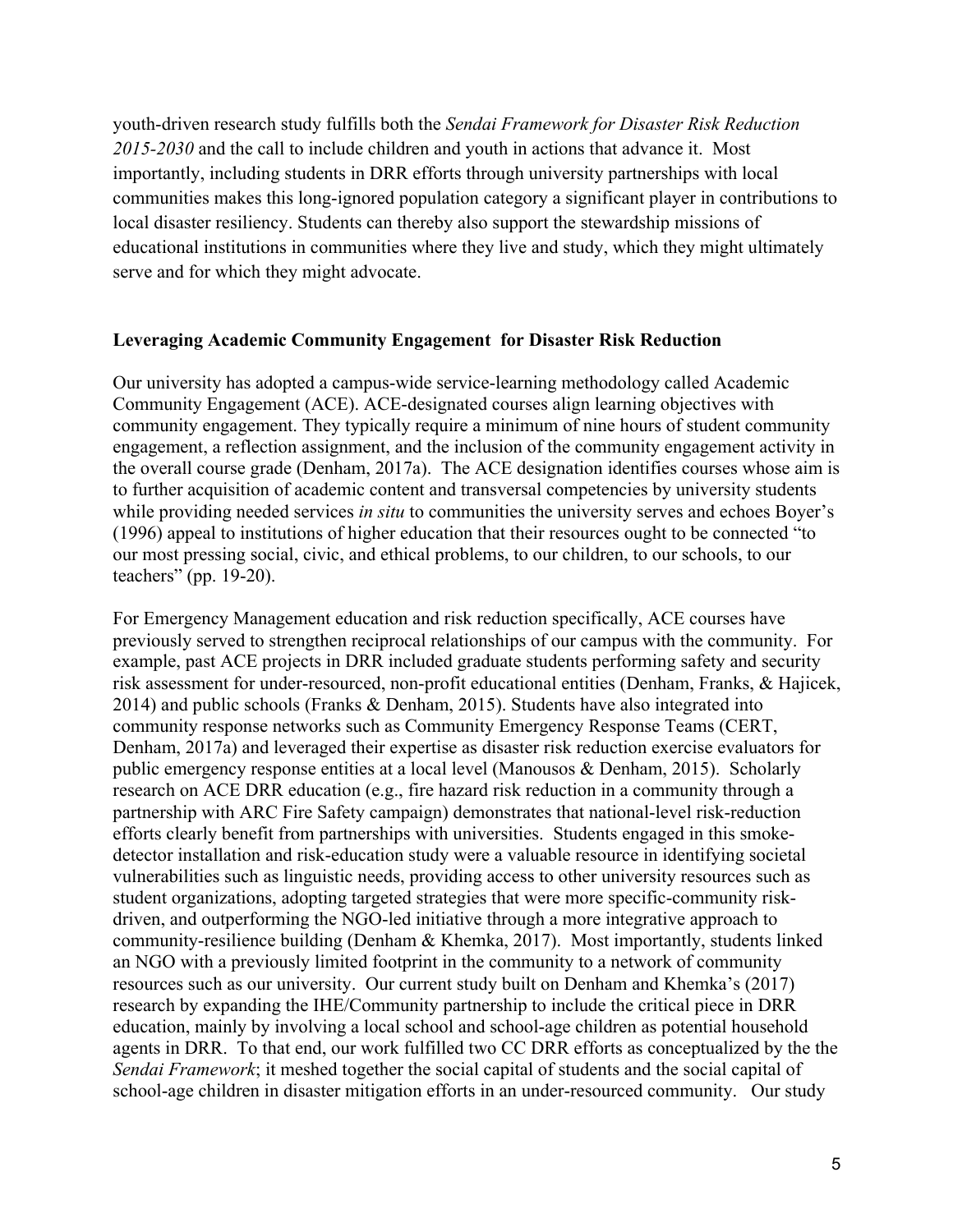was conducted in Spring of 2017 when we approached the local school district as a possible partner for a hazard education initiative. We hoped teaching children about local hazards would equip them with knowledge about risk-reduction that could be relayed further to their households.

# **Methods**

The CC-DRR initiative we adopted for this collaborative hazard education project was '*Pillowcase Project: Learn, Practice, Share'* (ARC, 2015). The overarching purpose was to involve our graduate students as lead educators, implementers, and evaluators of the ARC initiative and to align our graduate teaching of theories, concepts, and models of community resilience with local elementary school's science curriculum. It is noteworthy that the Pillowcase Project was designed to address "many key elements of the Next Generation Science Standards for grades 3-5, as well as core competencies in the Common Core State Standards for grades 3-5" (ARC, 2015, p. 2). We liaised with the school district, assistant principals, teachers, and public relations' personnel to align the Pillowcase Project with appropriate classes/grades and with the Texas Education Agency's (TEA) Texas Essential Knowledge and Skills (TEKS) science elements. In addition to school district's involvement, the ARC Disaster Program Manager helped onboard and train students, remained connected to faculty and curriculum content, and participated as an observer of the *Pillowcase Project* delivery. Overall, we scheduled seven concurrent graduate student-led (two graduate students per teaching team) 60 minute presentations to 135 third graders in one low-income elementary school. The Institutional Review Board (IRB) protocol was followed (APA, 2010) to ensure safeguarding of ethical research principles in child-centered research. Our research question related to graduate student engagement was: Do graduate students in an ACE-designed course support the civic mission of local institution of higher education in DRR and if so, in what ways?

Students prepared the teaching module based on local community's primary hazard vulnerability, identified as house fires. It was our goal to assess to what degree school-aged children would convey the importance of proper placement, installation, and maintenance of smoke detectors and to what degree they would be able to influence household adults to make risk reduction adjustments. Thus, our resulting research question was: Do school-aged children engaged in CC DRR education influence the overall household resilience and if so, in what ways?

While we discuss our pedagogical approach and all data sources involved in this study elsewhere (Denham & Miller, 2019), for the purpose of this inquiry and to answer research question: *Do school-aged children engaged in CC DRR education influence the overall household resilience and if so, in what ways?*, we relied on the *Pillowcase Project Survey* instrument (Denham & Miller, 2017). We constructed the survey based on extensive overview of Pillowcase study materials (i.e., *My Preparedness Workbook* booklet distributed to third graders, *Dear Educator* workbook distributed to teachers, *The Pillowcase Project Presenter Fundamentals* used by graduate students, *Educational Standards Report* overviewing program components that support curricular standards for grades 3-5, [ARC, 2015]). The 15- item survey contained 12 items arranged along a 5-point Likert Scale (from *Strongly Agree = 5* to *Strongly Disagree = 1* with *Unsure* as midpoint = 3) as well as three open-ended questions. The survey was designed for representatives of households whose children were part of the third grade education module and measured their perceptions about hazard adjustments considered as a result of child sharing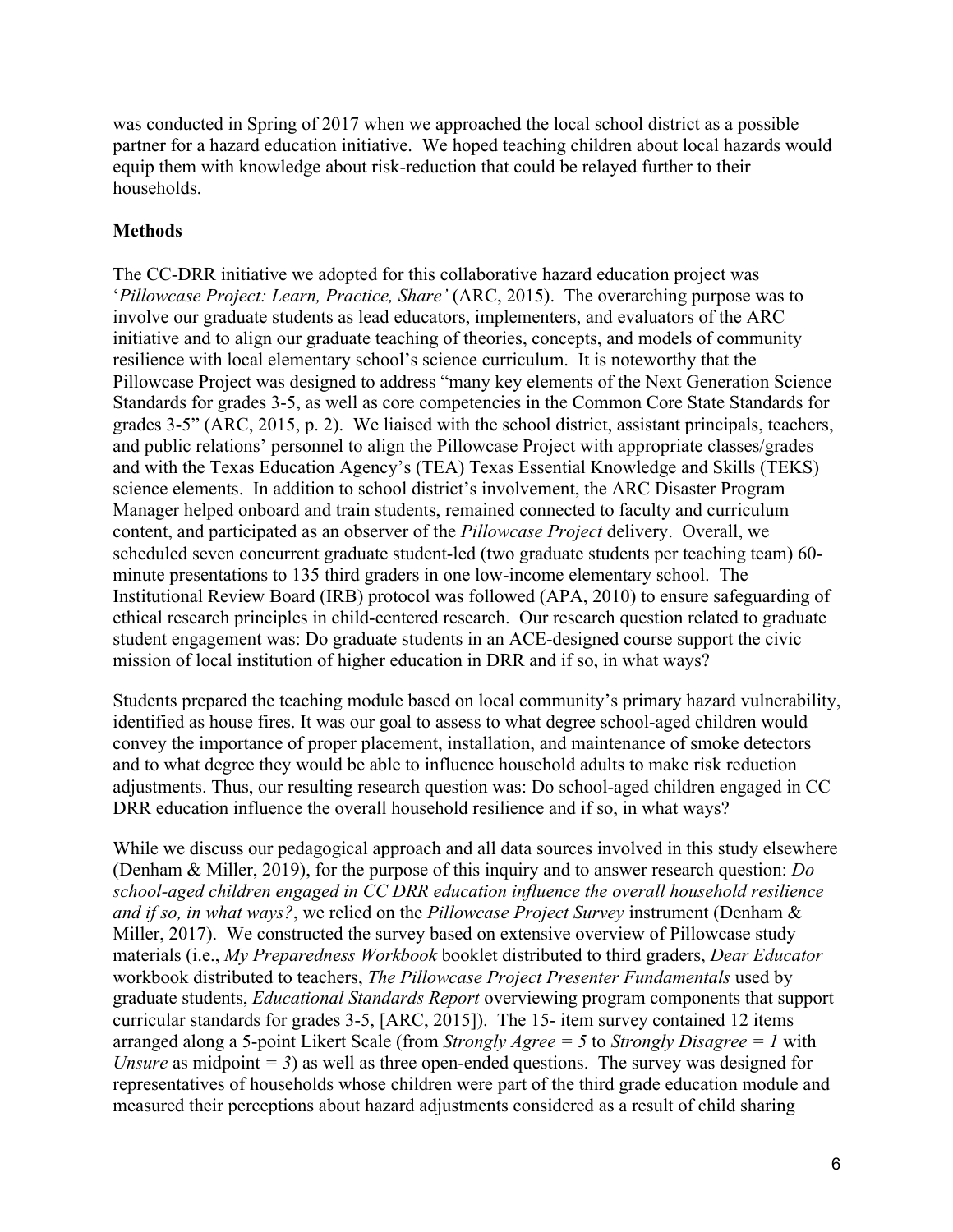knowledge gained in the project. The reliability analysis of the *Pillowcase Project Survey* (Denham & Miller, 2017) with the sample population yielded *Cronbach alpha* .85 based on standardized items. Adopting Field's (2009) criteria of .8 as reliable, we considered the instrument appropriate for our study. The 12 items represented the following questions:

(1) Your household is more likely to take steps to prepare for an emergency or natural disaster

(2) Your household is more likely to have an emergency communication plan

(3) Your household is more likely to have a meeting point outside the home in case of an emergency

(4) Your household has a plan to get out of the house quickly in case of an emergency

(5) Your household has a plan to install smoke detectors

(6) Your household has a plan to inspect smoke detectors

(7) Everyone in your household knows how to dial 9-1-1 in case of an emergency

(8) Everyone in your household knows the street address where you live

(9) Everyone in your household knows different ways to exit the house in case regular exits are blocked

(10) Your household has a list of most important things to have in an emergency

(11) Your household has a plan to practice leaving the house in an emergency, and

(12) Your household has a plan for pets in case of an emergency.

Open-ended questions of the *Pillowcase Project Survey* (Denham & Miller, 2017) asked the guardians about their interest in discussing household preparedness with researchers, discussing school's preparedness education in general as well as suggestions for further hazard education. Surveys were distributed by the teachers, delivered by third graders to their guardians, and returned to school Principal's office upon completion. Overall, of the 117 students who took part in the project, 42 guardian surveys (34%) were returned. We used SPSS for instrument reliability analysis and inferential statistics (no demographic data were collected). In order to elicit answers to our research question: *Do graduate students in ACE-designed course contribute to supporting the civic mission of local IHE in DRR and if so, in what ways?,* we used field observations by both researchers as well as ACE course structured end-of-semester *Final Reflections* by seven pairs of graduate students involved (*N*= 14).

# **Results**

In response to the question: *Do school-aged children engaged in CC DRR education influence the overall household resilience and if so, in what ways?*, guardian responses to the survey are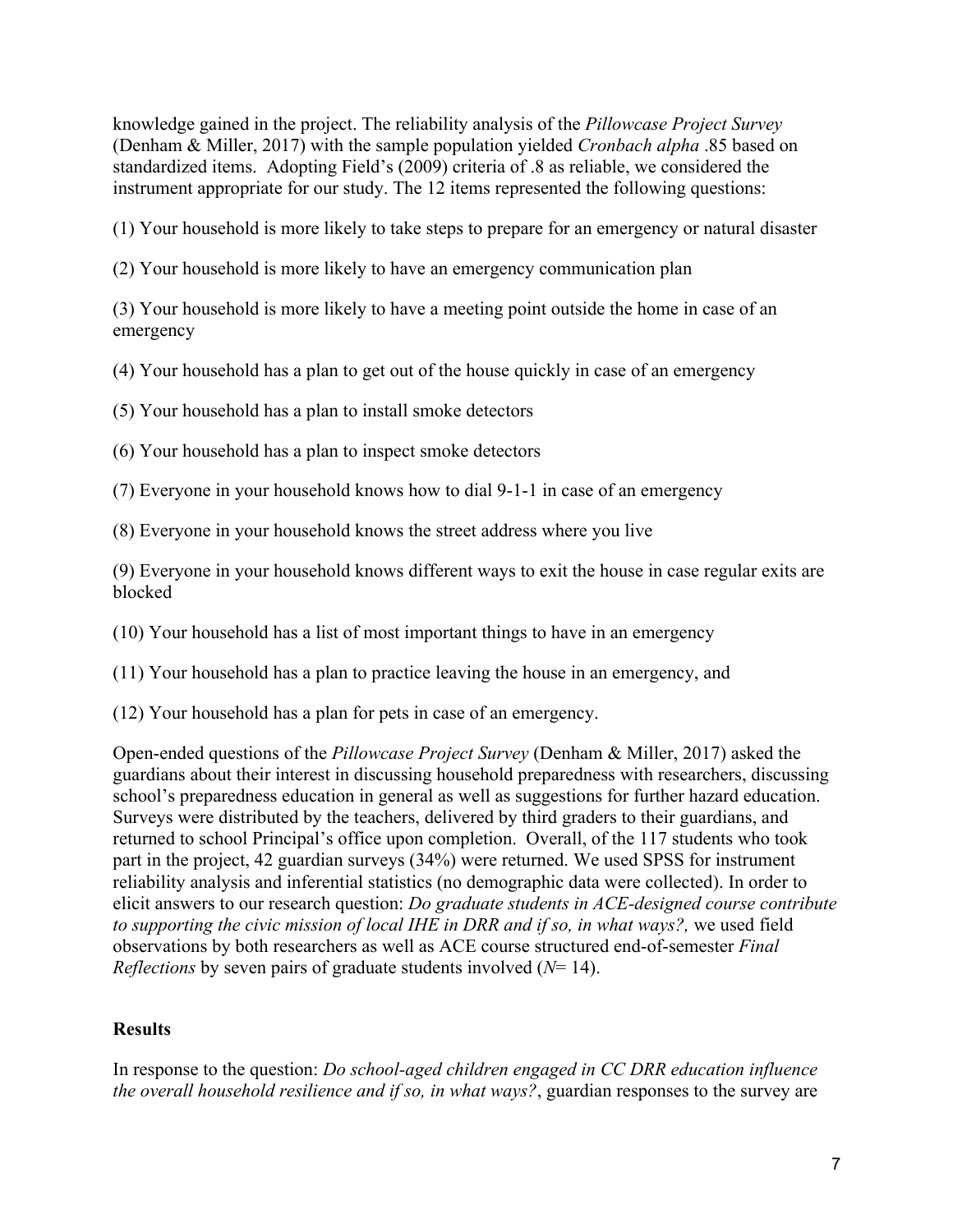represented in Table 1. Our analysis revealed that the guardians agreed that children's participation in the Pillowcase Project education motivated adults to adopt preparedness adjustments in their households. Of those, the highest scores were related to the ability of school-children to influence guardians' decisions to install smoke detectors, which has been one of the most successful domestic fire hazard adjustments noted in the literature (Tannous, Whybro, Lewis, Ollerenshaw, Watson, Broomhall, & Agho, 2016; Tannous & Agho, 2017) and in Texas specifically because smoke detectors installation in the state is lower than the national average (Texas Department of Insurance, 2015). Moreover, guardians felt their school-age childrens' participation in the CC DRR module motivated them to inspect existing smoke detectors, a DRR strategy of equal significance when addressing residential fire hazards.

Putting our results in research perspective, the National Fire Protection Association (NFPA, 2017) reported that fire departments in the U.S in 2015 responded to 1,345,000 fires, of which 365,000 were in residential homes. Residential home fires accounted for one third of the total reported fires, but they resulted in 78% of civilian fire deaths and 71% of civilian injuries. Cooking was cited as the number one trigger for domestic fires in the U.S. Older adults and children are the most susceptible, followed by those living in poverty, smokers, and those located in rural areas. Moreover, low educational attainment is a predictor of incurring and suffering from residential fire risks (NFPA, 2017). Texas has one of the highest number of incidences of annual fires, compared with other states - 261 in Texas in 2011, compared with 234 in California, or 170 in New York state (Texas Department of Insurance, 2015). Fortunately, the presence of smoke and fire alert systems has increased greatly over the past decades from 22% in 1979 to 96% in 2007 (Ahrens, 2015). Although about 95% of residential homes in the U.S have at least one smoke detector, homes lacking them account for three out of every five home fires (NFPA, 2017). Texas residences reported lower than the national average of home smoke detectors at 79% (Texas Department of Insurance, 2015). While an investigation of factors influencing low smoke detector installation rates is beyond the scope of this paper, the importance of functional smoke alarms in homes as a key prevention strategy cannot be overemphasized. Evidence shows that most residential fires and associated injuries are preventable, and that the use of functional smoke alarms is a crucial and inexpensive prevention method (Haynes, 2017; Tannous & Agho, 2017). At the practical level, our results indicate that graduate students' education of school-age children brought disaster risk reduction into households, having strong community life-saving potential. Beyond smoke detectors, guardians reported their children transferred and influenced household risk awareness related to fast evacuations, evacuation routes, and the overall importance of family communication plans.

#### Table 1

*Means and Standard Deviations of the returned Pillowcase Project Survey (N = 42)*

| Survey Item                                    | Mean | SD |
|------------------------------------------------|------|----|
|                                                |      |    |
| Household more likely to take steps to prepare | 4.14 |    |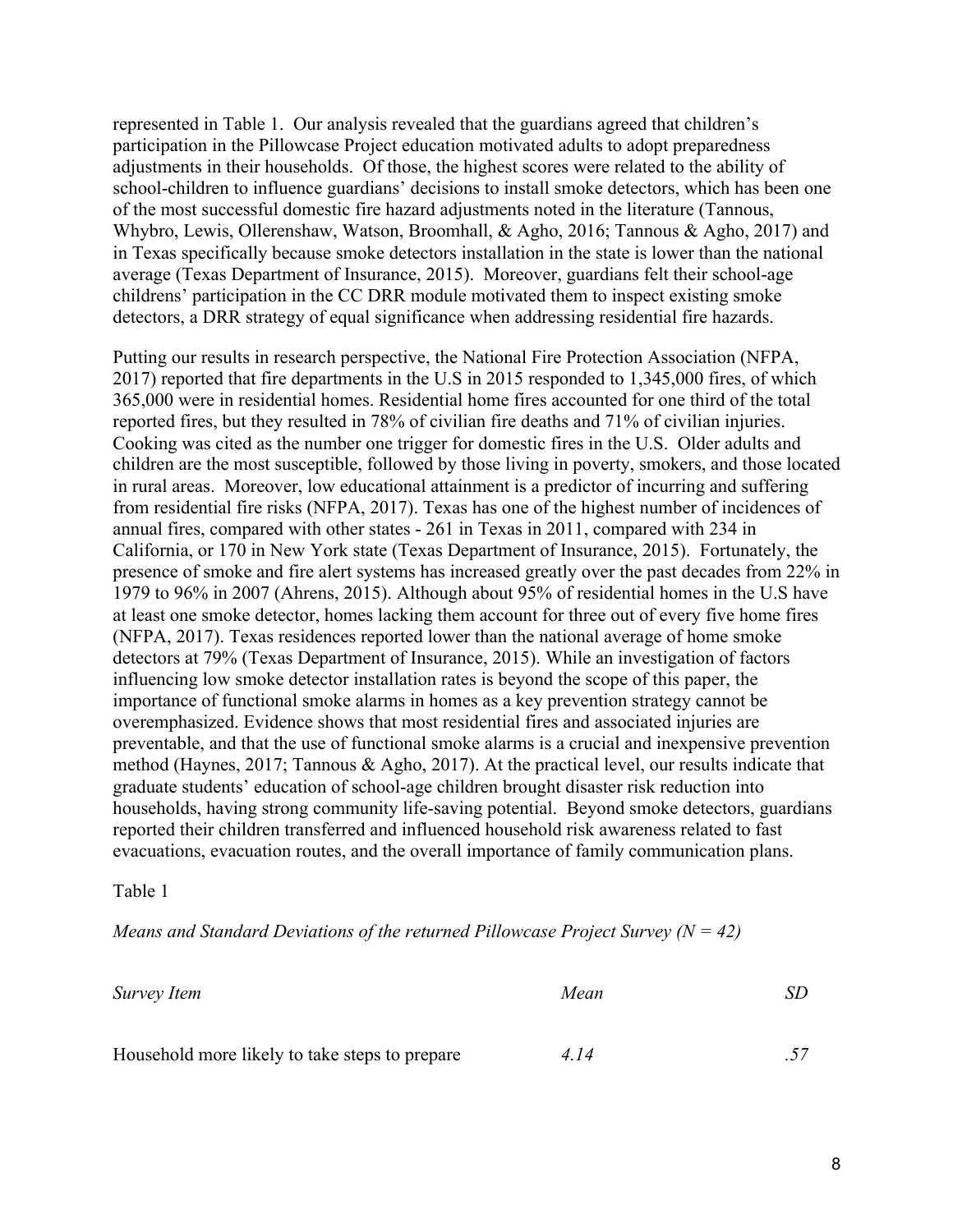| Household more likely to have communication plan        | 4.14 | .81    |
|---------------------------------------------------------|------|--------|
| Household more likely to have an outside meeting point  | 4.1  | .76    |
| Household more likely to get out of the house quickly   | 4.3  | .64    |
| Household more likely to install smoke detectors        | 4.6  | $.5\,$ |
| Household more likely to inspect smoke detectors        | 4.31 | .64    |
| Household more likely to know how to dial 9-1-1         | 4.14 | .93    |
| Household more likely to know residence address         | 3.8  | 1.1    |
| Household more likely to know alternative exits         | 4.02 | .84    |
| Household more likely to have a list of emergency items | 3.3  | .94    |
| Household more likely to practice evacuations           | 3.6  | 1.1    |
| Household has an emergency pet plan                     | 3.2  | 1.1    |

Qualitative assessment of open-ended questions of the survey demonstrated that children were concerned about household emergency pet plans and conveyed those concerns to their guardians. This finding is particularly meaningful because the Pillowcase Project does not address strategies for family pet emergency planning. Thus, children and ultimately their guardians' concerns underscore generative benefits of CC DRR education brings to school-age children. It suggests that children question and seek risk reduction strategies beyond those discussed in educational programs. Importantly, nearly 30% of the responding guardians expressed interest in learning more about household preparedness in the future. This finding is valuable as compared with consistent national studies reporting public's low interest in disaster preparedness overall at 14% or less (e.g., FEMA, 2019).

In turn, when analyzing data sources related to the question *Do graduate students in ACE*designed course contribute to supporting the civic mission of local IHE in DRR and if so, in what *ways?,* we identified several ways in which students in this project contributed to the civic mission of the university. First, the project fulfilled the educational mission of the university by arming the students with knowledge, skills and experience related to DRR that they will take into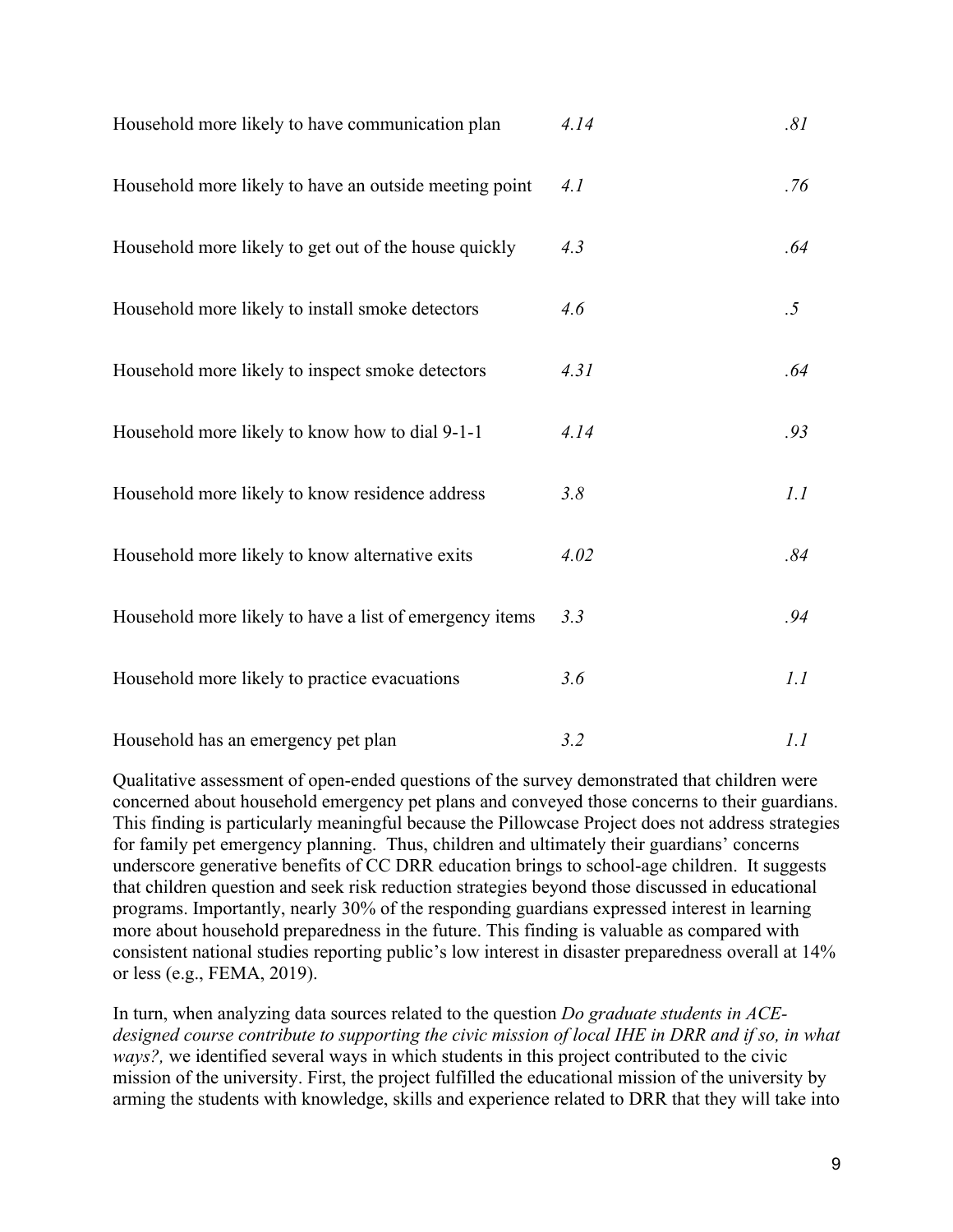their various communities. Second, the graduate students shared their knowledge with local elementary school children and their families to increase risk awareness and household resiliency. Third, graduate students provided detailed feedback and suggestions to the non-profit partner about how to improve the design of their outreach and education program to better correspond to the specific needs of the local community. This potentially strengthens the nonprofit's abilities to improve DRR efforts in additional communities. Most importantly, the main outcome beyond the knowledge gains and preparedness adjustments reported above was the creation of a community network for local DRR initiatives. Building collaborative relationships that ensure effective coordination and mutually beneficial outcomes to multiple partners is labor intensive. However, we found the investment pays large dividends when elementary school children receive hazards education they would not otherwise have received and their households make adjustments to improve safety and preparedness. Moreover, the ARC plans to incorporate the suggested improvements in future program delivery and will continue to work with the IHE in joint Pillowcase projects in additional schools. Additionally, the university has been approached to institute an ARC Club on campus, extending its presence at the local level.

## **Conclusion**

The results of curricular community engagement linked to emergency management and disaster risk reduction are widespread and positive. Both the institution and the community benefit from these endeavors in multiple ways. Perhaps the most easily identifiable benefits to the university are measured by student gains associated with course learning objectives and acquisition of applied experiences linked to their field of study (Denham & Khemka, 2017; Denham & Miller, 2019). Faculty who integrate community engagement experiences like the ones described in this paper report positive outcomes in terms of student evaluations, connections to community organizations, knowledge of local communities, access to potential research sites and partners for community-based research endeavors. Additionally, the institution of higher education positions itself as a positive, contributing actor in the community --- an image that all stakeholders applaud. Particularly for AASCU institutions whose funding relies on state and federal funding, public engagement that builds good will is helpful when lobbying for legislative support.

Communities also benefit from community engagement directed at disaster risk reduction on a number of levels. The children in the elementary school classes that are taught by graduate students benefit from increased information about specific hazards and the actions they can take to mitigate them. Research findings are clear that children are more resilient when empowered with knowledge about hazard risk reduction (Back, Cameron, & Tanner, 2009; Mitchell, Haynes, Hall, Choong, & Oven, 2008; Mitchell et al. 2009; Tanner, 2013; Towers, Haynes, Sewell, Bailie, & Cross, 2014). In turn, when children share their knowledge about hazards with their families, entire households can take actions to minimize risk and increase safety (Ronan & Johnston, 2001; 2003; 2010).

Schools and nonprofits benefit as well. Schools may not have instructors with expertise in hazards or risk reduction. Additionally, school districts characterized by limited resources may not have instructional staff available to offer specialized instruction in addition to the basic content. Coordination between the school teachers, university faculty, and college students can provide lessons that appeal to the grade school students and reinforce essential concepts they are acquiring in the main content areas. Non-profit organizations, like ARC, expand the reach of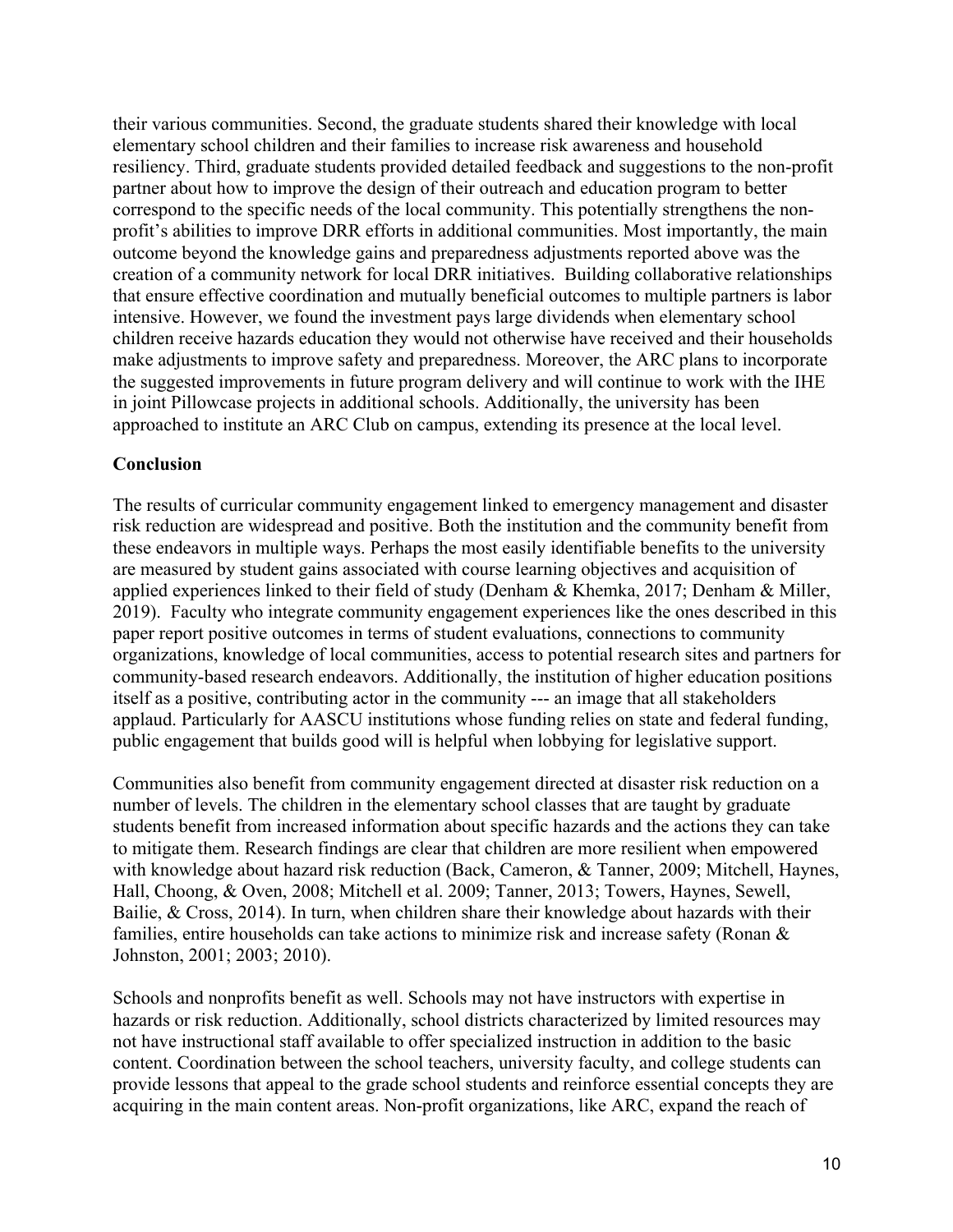their programs through more widespread dissemination and implementation than their resources alone would allow. In the end, the community seems to be strengthened by overall risk reduction.

Finally, all participants in partnerships like the ones described above learn that the local university is an active local entity partnering with multiple stakeholders to develop and share resources that benefit the entire community. One public four-year institution demonstrates the potential of community engagement by actively supporting emergency management activities locally in two main ways: partnering with local and national agencies to provide logistical support to disaster response efforts when disasters occur and contributing to community disaster risk reduction through curricular offerings. Academic community engagement courses can further the role of universities as stewards of place.

# **References**

AASCU. (2014). Becoming a Steward of Place. Lessons from Carnegie Community Engagement Applications. Washington, D.C.: American Association of State Colleges and Universities.

AASCU. (2002). Stepping Forward as Stewards of Place. Washington, D.C.: American Association of State Colleges and Universities.

Ahrens, M. (2015). *Smoke alarms in US home fires*. Quincy, MA: National Fire Protection Association, Fire Analysis and Research Division.

American Red Cross. (2015). Pillowcase Project. http://www.redcross.org/local/texas/gulfcoast/programs/disaster-preparedness/pillowcase-project

Anderson, W. A. (2005). Bringing children into focus on the social science disaster research agenda. *International Journal of Mass Emergencies and Disasters, 23*, 159-175.

American Psychological Association. (2010). P*ublication manual of the American Psychological Association*. (6th ed.). Washington, DC: Author.

Back, E., Cameron, C., & Tanner, T. (2009). Children and disaster risk reduction: Taking stock and moving forward. Retrieved from http://toolkit.ineesite.org/resources/ineecms/uploads/1057/Children\_and\_Disaster\_Risk\_Reducti on.pdf

Baker, N., & Denham, M. (2019). For a short time, we were the best version of ourselves: Hurricane Harvey and the ideal of community. *International Journal of Emergency Services, 3,* 1-13. doi 10.1108/IJES-12-2018-0066

Boyer, E. L. (1996). The scholarship of engagement. *Journal of Public Service and Outreach, 1,*  11-20.

Denham, M. A. (2017a). Academic community engagement strategies in Homeland Security and Emergency Management programs at a Texas university. In H. K. Evans (Ed.), *Community*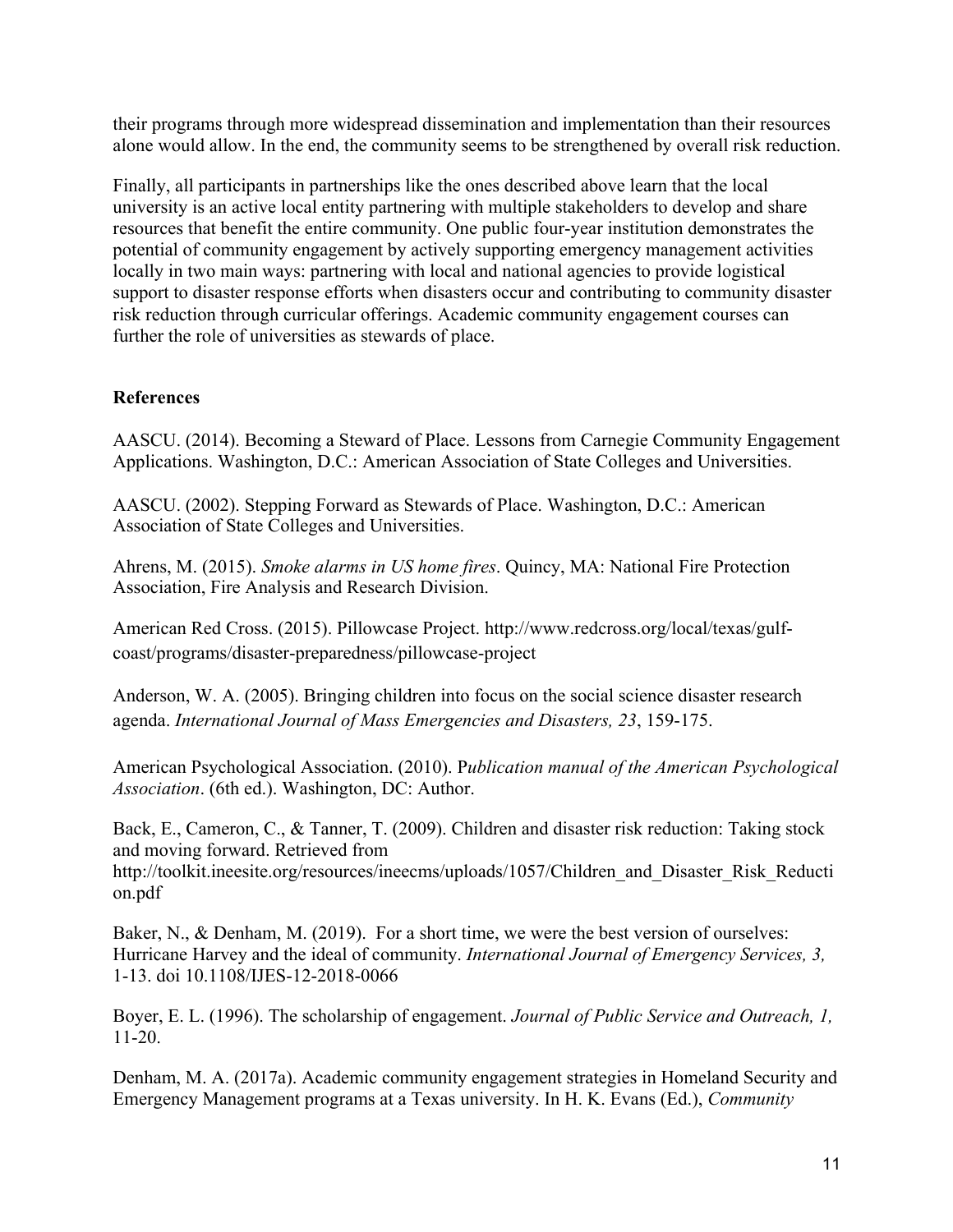*engagement best practices across the disciplines: Applying course content to community needs,*  (pp. 33-48). Lanham, MD: Rowman & Littlefield.

Denham, M. A. (2017b, July). *Just keep learning: Schools and education during disasters.* Panelist at the 42nd Annual Natural Hazard Research and Applications Workshop, Brookfield, Colorado.

Denham, M., & Baker, N. (2019). Harvey Unstrapped: Managing Adaptive Tensions on the Edge of Chaos. *WIT Transactions on the Built Environment, 190,* 1-18, WIT Press. Retrieved from https://www.wessex.ac.uk/1911/ZENS5522A/DMAN19-9781784663537.pdf ISSN1743- 3509.

Denham, M. A., Franks, S., & Hajicek, B. (2014, May). *Integrating academic community engagement (ACE) into school safety assessment.* Presented at the Texas Division of Emergency Management (TDEM) annual conference, San Antonio, TX.

Denham, M. A., & Khemka, A. K. (2018). Reducing Risk through Academic Community Engagement in Homeland Security and Emergency Management. *International Journal of Disaster Response and Emergency Management, 1,* 1-21. doi:10.4018/IJDREM.2018010101

Denham, M. A., & Miller, L. (2019). Partnering for Resilience: An Innovative Approach to Hazard Education and Child-Centered Risk Reduction. *International Journal of Mass Emergencies and Disasters, Special Issue, 37,* 101-123.

Denham, M. A., & Miller, L. (2017). *Pillowcase Project Survey* [Instrument]. Authors.

Diepenbrock, R. G. (2010). *Safety and security concerns: perceptions of preparedness of a rural school district.* [Doctoral Dissertation]. Wichita State University, Kansas.

Drabek, T. E. (2013). *The Human Side of Disaster.* (2nd ed.). Boca Raton, FL: CRC Press.

Elliott, J. (2015). The corporate takeover of the Red Cross. *Propublica*. Retrieved from https://www.propublica.org/article/the-corporate-takeover-of-the-red-cross

Elliott, J., Huseman, J., & Muldowney, D. (2017). Texas official after Harvey "The Red Cross was not there'. *ProPublica*. Retrieved from https://www.propublica.org/article/texas-officialafter-harvey-the-red-cross-was-not-there

Engel, K., Harald, J., McNeil, S., Shaw, G., Trainor, J., & Zannoni, M. (2010). Floods and disaster management in the NL: "God Created the world, but the Dutch created the NL". FEMA. Retrieved September 5, 2019. From https://training.fema.gov/hiedu/downloads/compemmgmtbookproject/comparative%20em%20bo ok%20-%20chapter%20- %20floods%20and%20disaster%20mgmt%20in%20the%20netherlands.doc

Errett, N. A., Bowman, D. J., Resnick, B. A., Frattaroli, S., & Lutkow, L. (2014). Regional collaboration among Urban Area Security Initiative regions: results of the John Hopkins Urban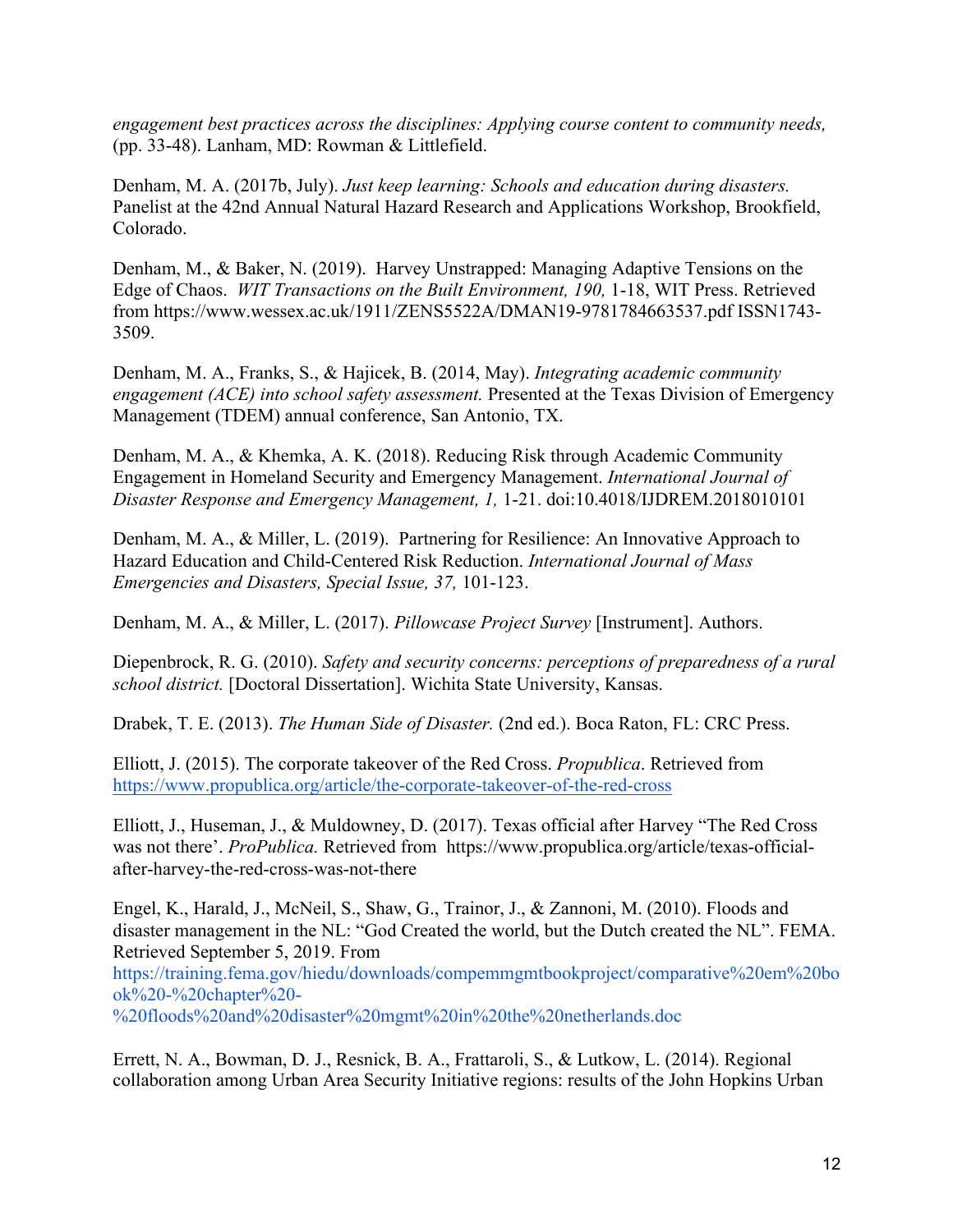Area Survey. Biosecurity and Bioterrorism: Biodefense Strategy, Practice, and Science, 12, 356- 365.doi:10.1089/bsp.2014.0057

Field, A. (2009). *Discovering statistics using SPSS.* (3rd ed.). Thousand Oaks, CA: Sage.

Fothergill, A. & Peek, L. (2015). *Children of Katrina*. Austin, TX: The University of Texas Press.

Franks, S., & Denham, M. A.(2015, May). *Fostering relationships: Bridging the gap between the Emergency Management and the Academia*. Presented at the Texas Emergency Management Conference, San Antonio, TX.

Global Alliance on Disaster Risk Reduction & Resilience in the Education Sector [GADRRES]. (2018). Retrieved from https://gadrrres.net/resources/research-evidence/reserach-into-actionbriefs

Haddow, G. D., Bullock, J. A., & Coppola, D. P. (2017). *Introduction to Emergency Management*. (6th edition). Cambridge, MA: Butterworth-Heinemann.

Haynes, H. J. G. (2017). *Fire loss in the United States during 2014*. National Fire Protection Association. [Report]. Fire Analysis and Research Division.

Holdeman, E. (2015). Trouble at the American Red Cross. *Disaster Zone.* Retrieved from http://www.govtech.com/em/emergency-blogs/disaster-zone/trouble-at-the-american-redcross.html

Holdeman, E. (2016). The Red Cross responds to disasters and the critics. *Preparedness and Recovery*. Retrieved from *http://www.govtech.com/em/disaster/The-Red-Cross-Responds-to-Disastersand-the-Critics.html*

Holmes, R., Schwein, N., & Shadie, C. (2012). Flood risk awareness during the 2011 floods in the central United States: Showcasing the importance of hydrologic data and interagency collaboration. *American Society of Civil Engineers Library*. Retrieved September 26, 2019. Retrieved from https://ascelibrary.org/doi/full/10.1061/%28ASCE%29LM.1943-5630.0000181

Horsley, J. S. (2011). Regionalization will strengthen Alabama Red Cross. Tuscaloosa, AL: ARC.

Hull, B. (2011). Changing realities in school safety and preparedness. *Journal of Business Continuity and Emergency Planning, 5,* 440-451.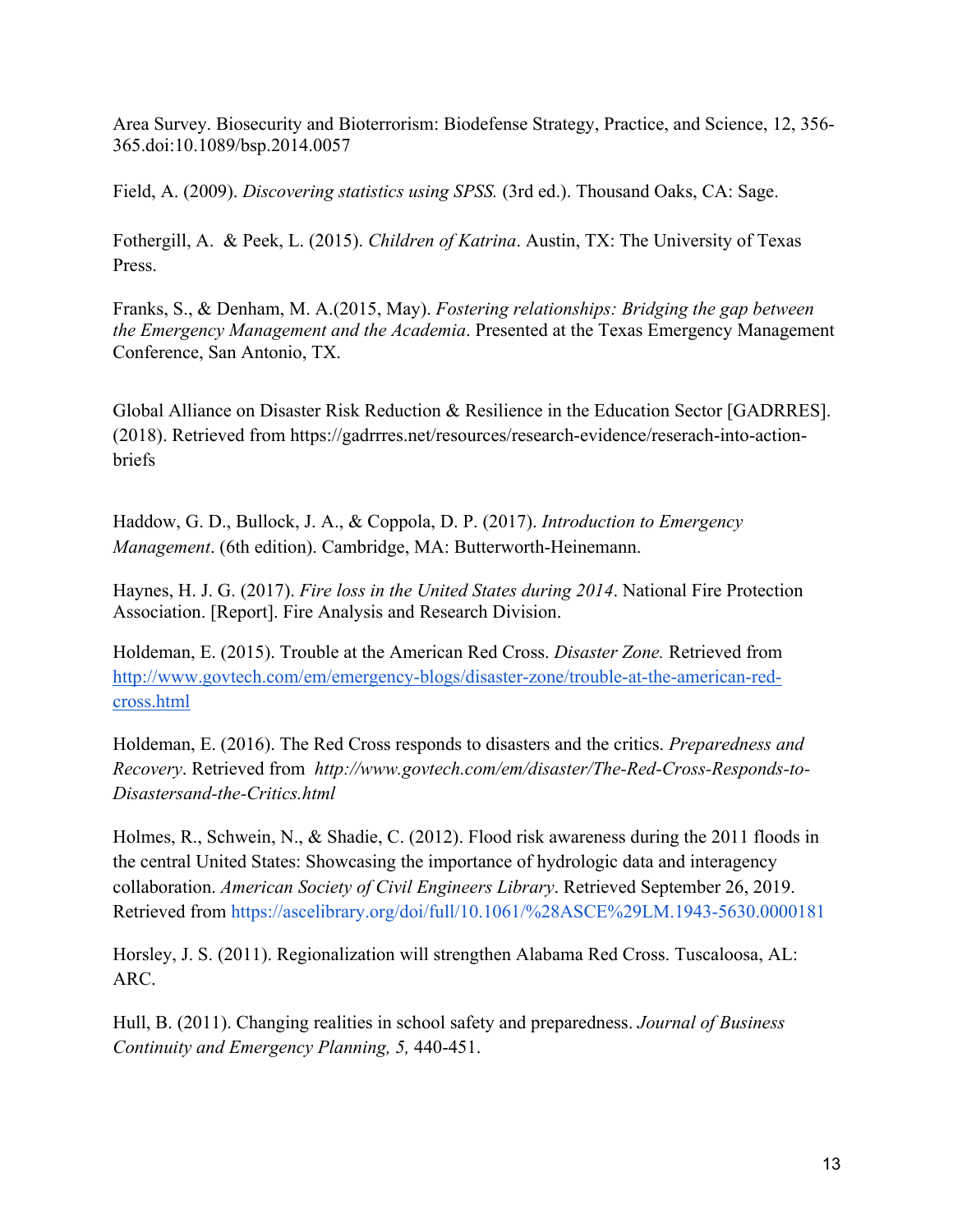Johnson, N., Oliff, P., Williams, E. (2011). "An Update on State Budget Cuts." Washington, DC: Center on Budget and Policy Priorities. Retrieved from https://www.cbpp.org/sites/default/files/atoms/files/3-13-08sfp.pdf

Johnson, V. A., Ronan, K. R., & Johnston, D. M. (2014). Evaluation of disaster education programs for children: A methodological review. *International Journal of Disaster Risk Reduction, 9*, 107-123. doi:10.1016/j.ijdrr.2014.04.001

Kirk, P. M. (2014). *Community preparedness: Alternative approaches to citizen engagement and Homeland Security.* [Master Thesis]. Monterey, CA: Naval Postgraduate School.

Lobao, L. (2016). The rising importance of local government in the United States: Recent research and challenges for sociology. *Sociology Compass*, 10, 893-905. doi:10.1111/soc4.12410

Manousos, C. L., & Denham, M. A. (2015, May). *Linking boots and books: Partnering higher education in emergency management*. Presented at the Texas Emergency Management Conference, San Antonio, TX.

Mitchell, T., Haynes, K., Hall, N., Choong, W., & Oven, K. (2008). The roles of children and youth in communicating disaster risk. *Children Youth and Environments, 18*, 254-279.

Mitchell, T., Tanner, T., & Haynes, K. (2009). *Children as agents of change for disaster risk reduction: Lessons from El Salvador and the Philippines*. [Report]. Institute of Development Studies, Brighton, University of Sussex, UK. Retrieved from http://www.undpcc.org/undpcc/files/docs/publications/CCC\_Working%20Paper\_Final1\_Screen. pdf

National Fire Protection Association. (2017). *Fire statistics and reports*. (2017). Retrieved from http://www.nfpa.org/News-and-Research/Fire-statistics-and-reports

National Research Council. (1991). A safer future: reducing the impacts of natural disasters. The National Academies Press. Retrieved October 24, 2019. Retrieved from https://www.nap.edu/read/1840/chapter/5

Peek, L. (2008). Children and disasters: Understanding vulnerability, developing capacities, and promoting resilience. *Children, Youth and Environments, 18*(1), 1-29.

Peek, L., & Stough, L. M. (2010). Children with disabilities in the context of disaster: A social vulnerability perspective. *Child Development, 81*, 1260-1270.

Ronan, K. R., & Johnston, D. M. (2001). Correlates of hazard education programs for youth. *Risk Analysis, 21*, 1055-1063.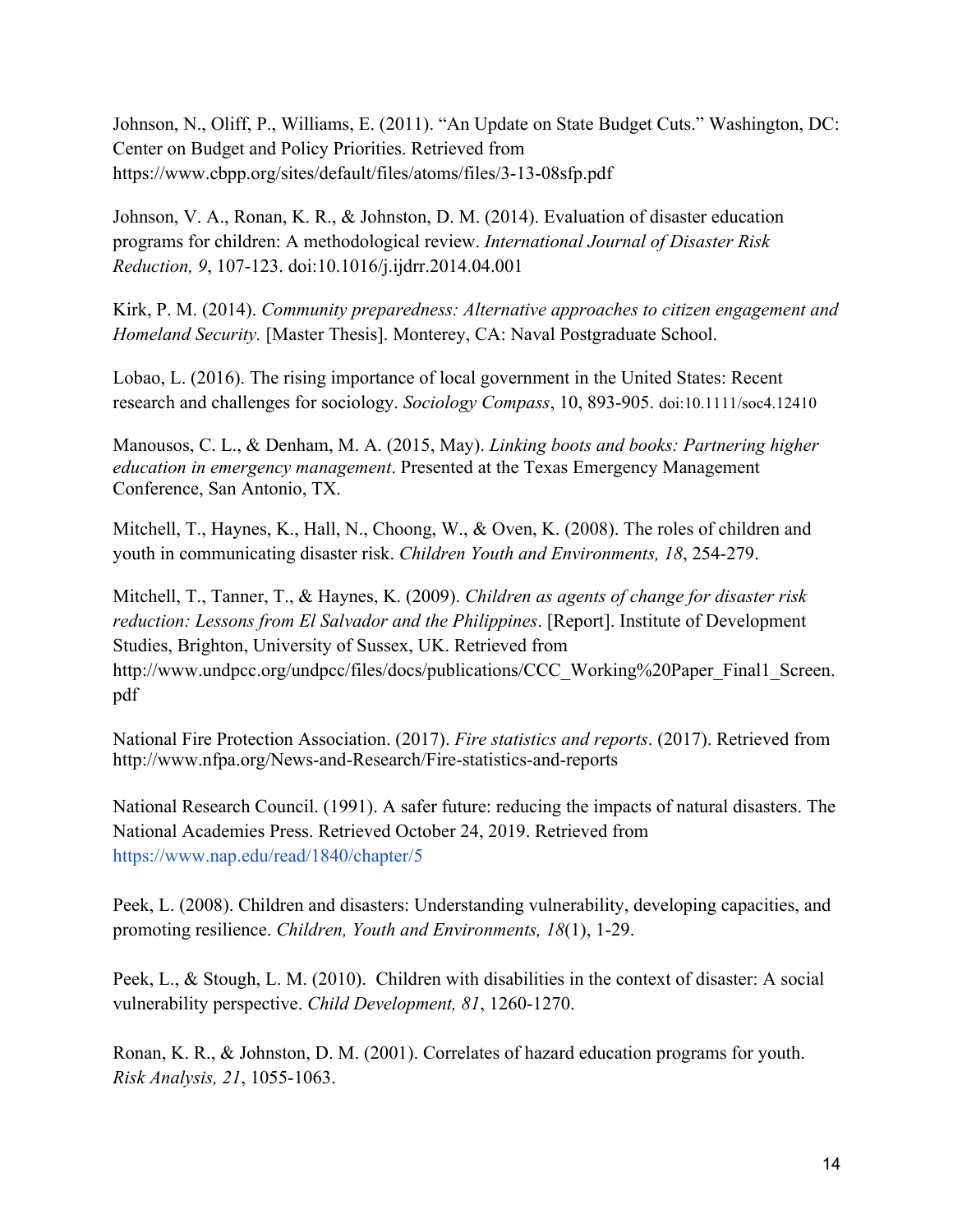Ronan, K. R., & Johnston, D. M. (2003). Hazards education for youth: A quasi-experimental investigation. *Risk Analysis, 23,* 1009-1020.

Ronan, K. R., & Johnston, D. M. (2010). *Promoting community resilience in disasters: The role for schools, youth and families*. New York, NY: Springer.

Ronan, K. R., Petal, M., & Tofa, M. (2018). *Moving from projects to programs: Evidence-based roadmap and whitepaper. Child-Centered Risk Reduction and School Safety Research.*[Webinar]. Retrieved from https://www.preventionweb.net/files/61553\_powerpointresearchagendaeng2018.pdf

Ronoh, S., Gaillard, J. C., & Marlowe, J. (2015). Children with disabilities and disaster preparedness: A case study of Christchurch. *Kötuitui, New Zealand Journal of Social Sciences Online, 10*(2), 91-102.

Rubin, C. (2012). E*mergency Management: The American experience 1900-2010.* (2nd ed.). Boca Raton, FL: CRC Press.

Shauger. M. (2017). Red Cross intends to sell Montclair office, not 'not leaving' town. *Northjersey.* Retrieved from https://www.northjersey.com/story/news/essex/montclair/2017/01/11/red-cross-intends-sellmontclair-office-but-not-leaving-town/96440682/

Sylves, R. (2015). *Disaster policy and politics: Emergency Management and Homeland Security.* Thousand Oaks, CA: Sage.

Tanner, T. (2013). Shifting the narrative: Child-led responses to climate change and disasters in El Salvador and the Philippines. *Children and Society*, 4, 339-351. doi:10.1111/j.1099- 0860.2010.00816.x

Tannous, W. K., & Agho, K. (2017). Socio-demographic predictors of residential fire and unwillingness to call the fire service in New South Wales. *Preventive Medicine Reports*, 7, 50- 57.

Tannous, W. K., Whybro, M., Lewis, C., Ollerenshaw, M., Watson, G., Broomhall, S., & Agho, K. E. (2016). Using a cluster randomized controlled trial to determine the effects of intervention of battery and hardwired smoke alarms in New South Wales, Australia: home fire safety checks pilot program. *Journal of Safety Research*, 56, 23-27. doi:10.1016/j.jsr.2015.11.001

Terranova, A. M., Boxer, P., & Morris, A. S. (2009). Changes in children peer interactions following a natural disaster: How pre-disaster bullying and victimisation rates changed following Hurricane Katrina. *Psychology in the Schools, 46*, 333-347.